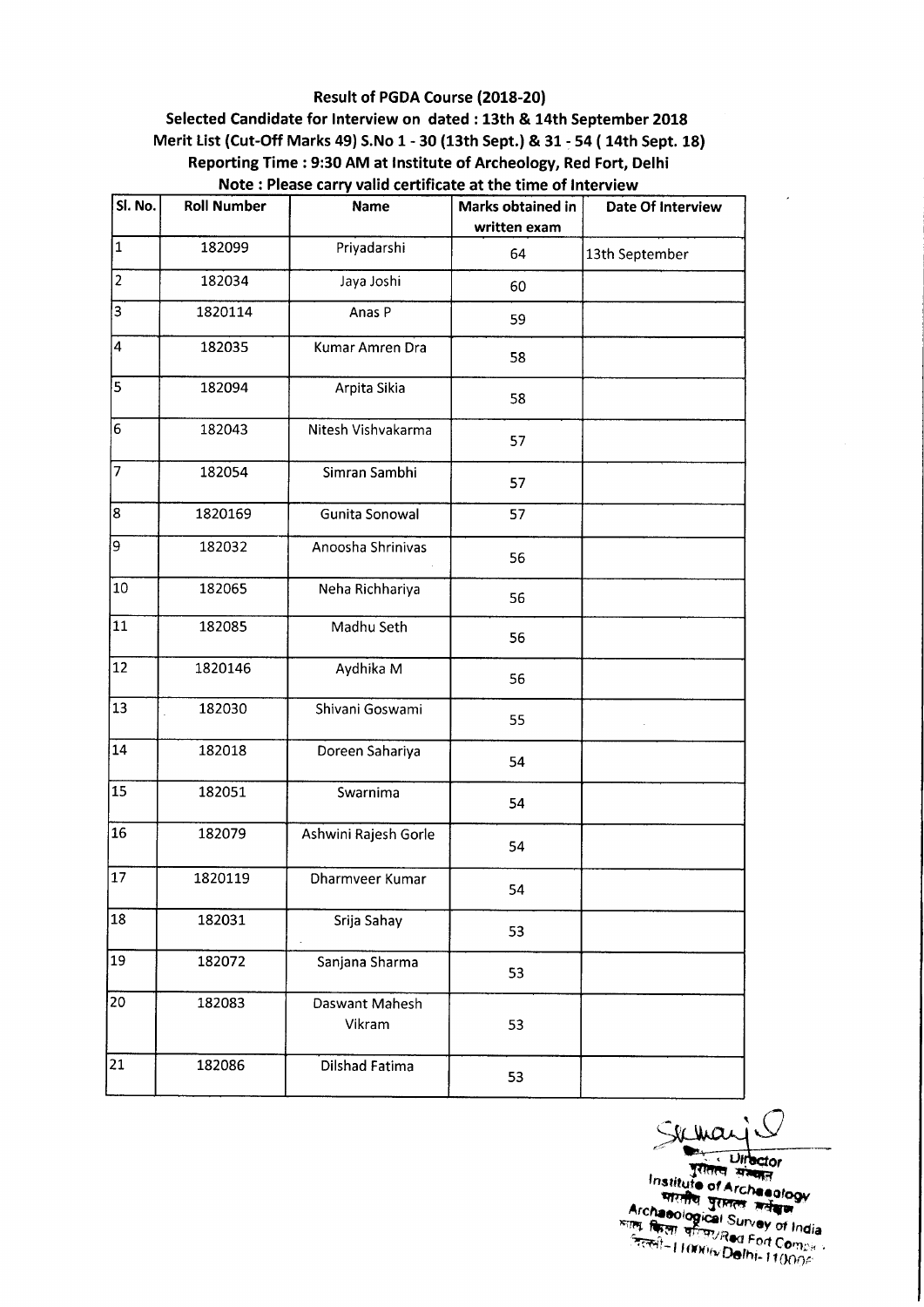| 22 | 182005  | Anuragh Bansal                       | 52 |                |
|----|---------|--------------------------------------|----|----------------|
| 23 | 182010  | <b>Ruby Malik</b>                    | 52 |                |
| 24 | 182020  | Shubham Kewaliya                     | 52 |                |
| 25 | 182052  | Chaitanya Kirti Singh                | 52 |                |
| 26 | 182064  | Poorva Salvi                         | 52 |                |
| 27 | 182092  | Tamboli Tariq Latif                  | 52 |                |
| 28 | 1820100 | Kumari Chandani                      | 52 |                |
| 29 | 1820102 | Sashanka Kumar Nath                  | 52 |                |
| 30 | 1820133 | Shivangi Singh                       | 52 |                |
| 31 | 182036  | Ramakanta Pradhan                    | 51 | 14th September |
| 32 | 182066  | <b>Tanoy Sengupta</b>                | 51 |                |
| 33 | 182093  | Rushabh Rajendra<br>Hedau            | 51 |                |
| 34 | 1820166 | Priyanka Tanwar                      | 51 |                |
| 35 | 1820173 | Monalisha Bhandecha                  | 51 |                |
| 36 | 182016  | Devendra Singh Dhami                 | 50 |                |
| 37 | 182042  | Swati Pandey                         | 50 |                |
| 38 | 182047  | Akansha Alankrita Bisen              | 50 |                |
| 39 | 182062  | Shalini Singh                        | 50 |                |
| 40 | 182096  | <b>Battul Navin Kisan</b><br>(Laxmi) | 50 |                |
| 41 | 1820137 | Shilpa Bhagat                        | 50 |                |
| 42 | 1820154 | Akash Jain                           | 50 |                |
| 43 | 182095  | Deepanjali Baisoya                   | 50 |                |
| 44 | 182003  | Divyanshu Bisht                      | 49 |                |
|    |         |                                      |    |                |

SIL Wales

Institute of Archeeglogy भारतीय पुरातल मर्तकाल Archaeological Survey of India ्यः किरणः गरीपप्र(so Foit Comple)<br>नियम्बर्गः । (अप्रस्कारिका) 1 1000S